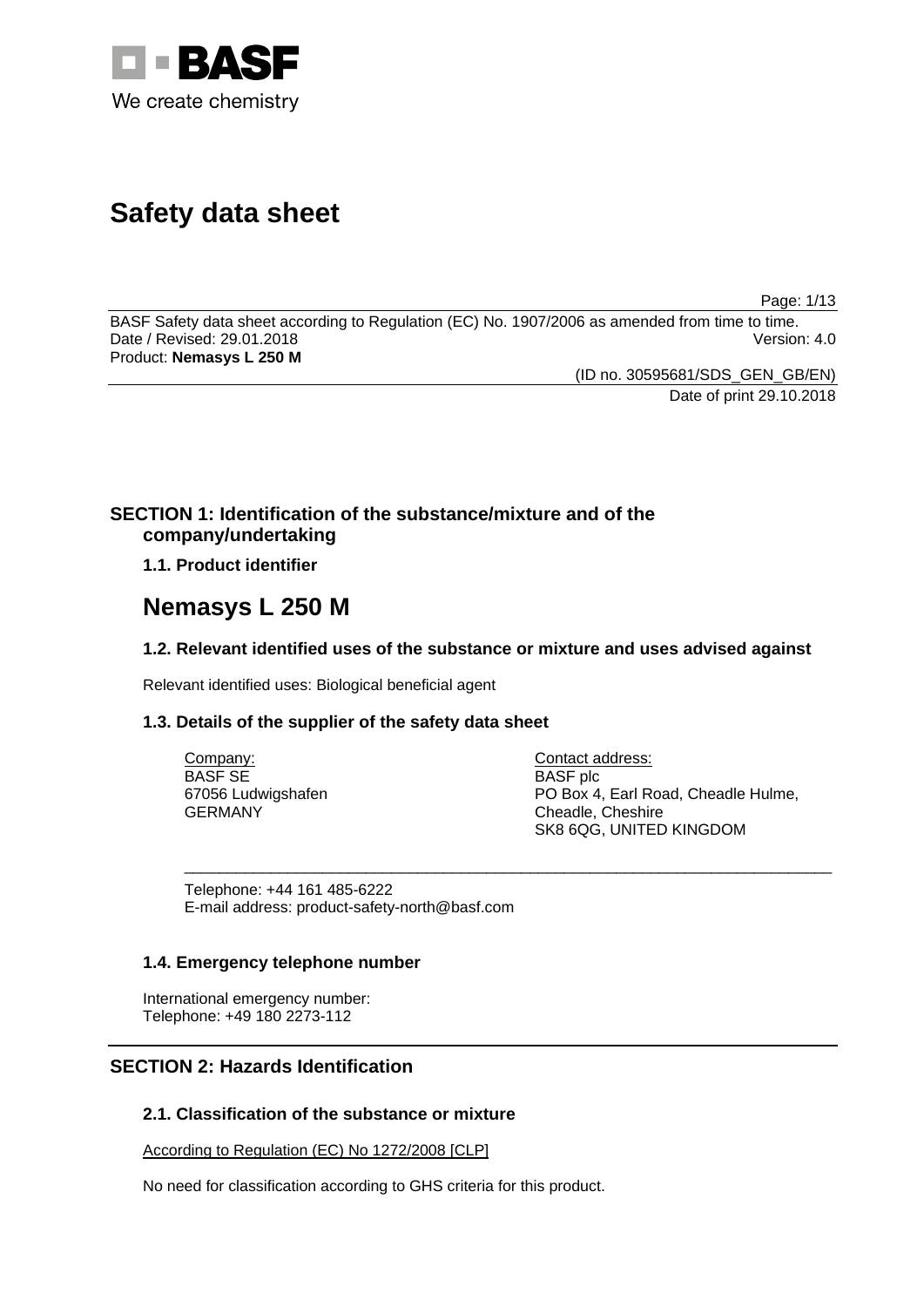Page: 2/13

BASF Safety data sheet according to Regulation (EC) No. 1907/2006 as amended from time to time. Date / Revised: 29.01.2018 Version: 4.0 Product: **Nemasys L 250 M**

(ID no. 30595681/SDS\_GEN\_GB/EN)

Date of print 29.10.2018

### **2.2. Label elements**

Globally Harmonized System, EU (GHS)

Precautionary Statement:

| P101 | If medical advice is needed, have product container or label at hand. |
|------|-----------------------------------------------------------------------|
| P102 | Keep out of reach of children.                                        |
| P103 | Read label before use.                                                |

The product does not require a hazard warning label in accordance with GHS criteria.

### **2.3. Other hazards**

According to Regulation (EC) No 1272/2008 [CLP]

See section 12 - Results of PBT and vPvB assessment.

If applicable information is provided in this section on other hazards which do not result in classification but which may contribute to the overall hazards of the substance or mixture.

# **SECTION 3: Composition/Information on Ingredients**

### **3.1. Substances**

Not applicable

#### **3.2. Mixtures**

Chemical nature

Contains: biological beneficial organism, Steinernema kraussei

Hazardous ingredients (GHS) according to Regulation (EC) No. 1272/2008

Silicic acid, calcium salt Content (W/W):  $< 5 \%$ CAS Number: 1344-95-2 EC-Number: 215-710-8 REACH registration number: 01- 2119427745-34

# **SECTION 4: First-Aid Measures**

**4.1. Description of first aid measures** Remove contaminated clothing.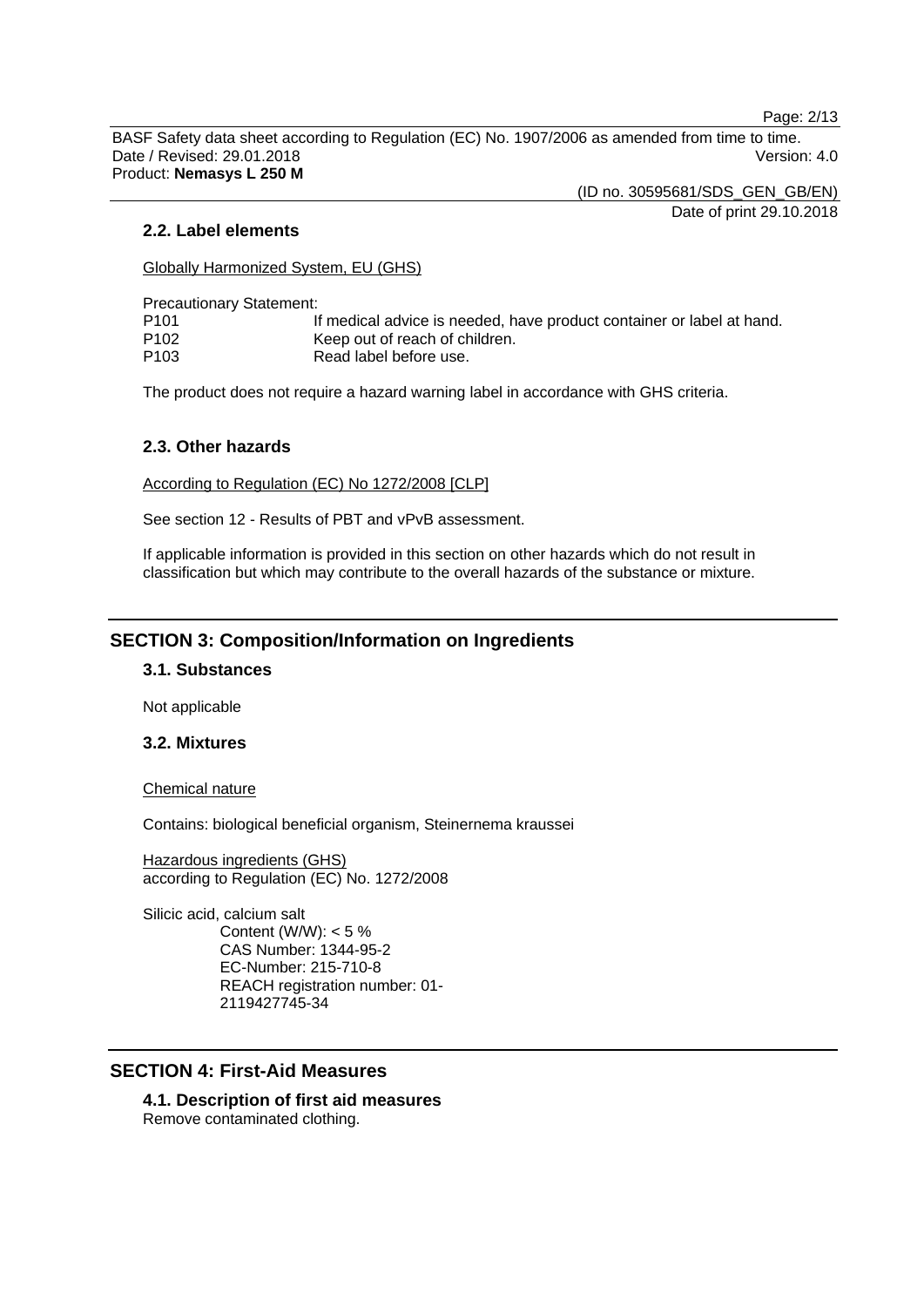Page: 3/13

BASF Safety data sheet according to Regulation (EC) No. 1907/2006 as amended from time to time. Date / Revised: 29.01.2018 Version: 4.0 Product: **Nemasys L 250 M**

> (ID no. 30595681/SDS\_GEN\_GB/EN) Date of print 29.10.2018

If inhaled: Keep patient calm, remove to fresh air.

On skin contact: Wash thoroughly with soap and water.

On contact with eyes: Wash affected eyes for at least 15 minutes under running water with eyelids held open.

On ingestion: Rinse mouth and then drink plenty of water.

### **4.2. Most important symptoms and effects, both acute and delayed**

Symptoms: No significant reaction of the human body to the product known.

# **4.3. Indication of any immediate medical attention and special treatment needed**

Treatment: Symptomatic treatment (decontamination, vital functions).

# **SECTION 5: Fire-Fighting Measures**

### **5.1. Extinguishing media**

Suitable extinguishing media: water spray, dry powder, foam

Unsuitable extinguishing media for safety reasons: carbon dioxide

#### **5.2. Special hazards arising from the substance or mixture**

carbon monoxide, Carbon dioxide, nitrogen oxides The substances/groups of substances mentioned can be released in case of fire.

# **5.3. Advice for fire-fighters**

Special protective equipment: Wear self-contained breathing apparatus and chemical-protective clothing.

Further information:

Keep containers cool by spraying with water if exposed to fire. In case of fire and/or explosion do not breathe fumes. Collect contaminated extinguishing water separately, do not allow to reach sewage or effluent systems. Dispose of fire debris and contaminated extinguishing water in accordance with official regulations.

# **SECTION 6: Accidental Release Measures**

**6.1. Personal precautions, protective equipment and emergency procedures**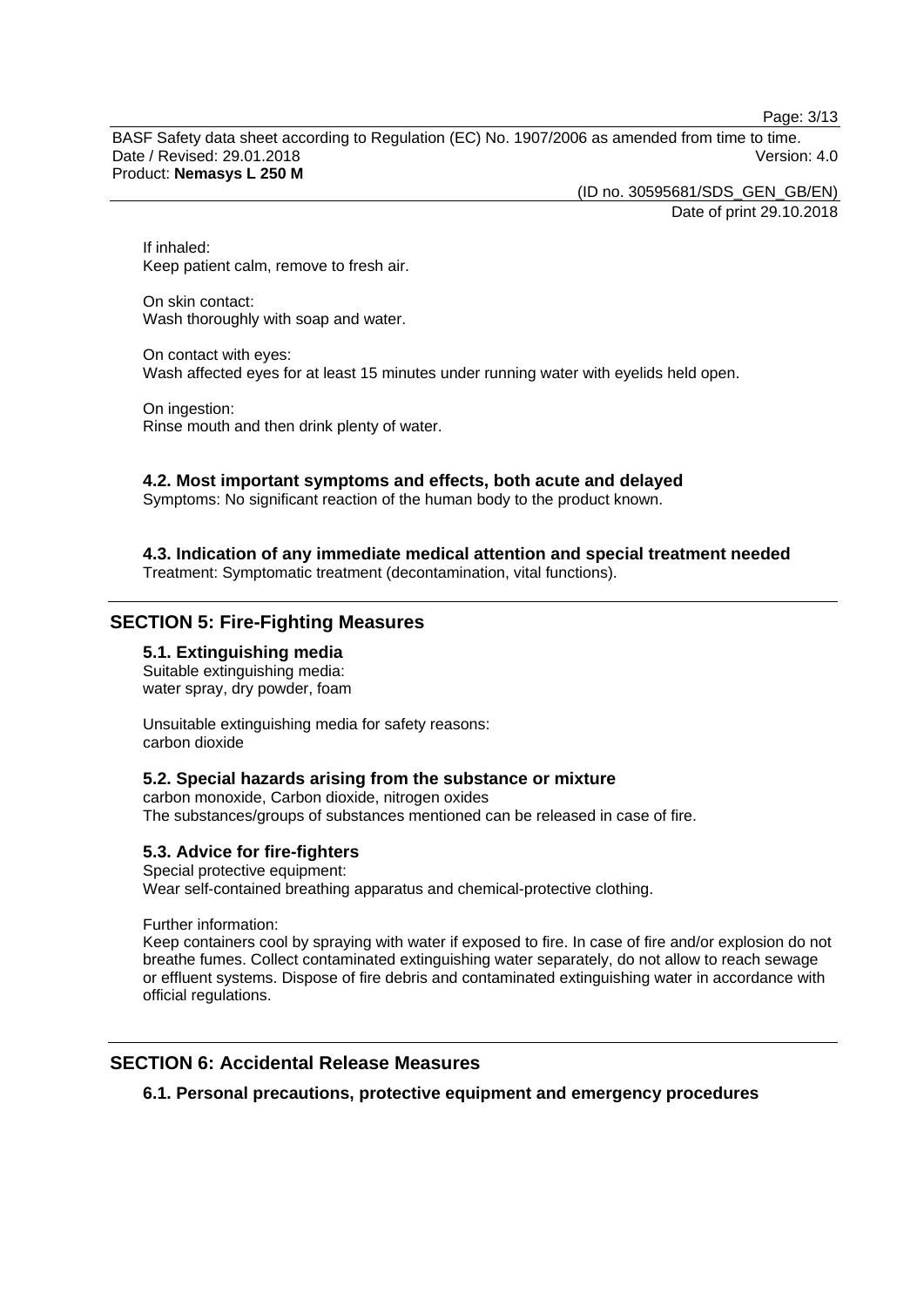Page: 4/13

BASF Safety data sheet according to Regulation (EC) No. 1907/2006 as amended from time to time. Date / Revised: 29.01.2018 Version: 4.0 Product: **Nemasys L 250 M**

(ID no. 30595681/SDS\_GEN\_GB/EN)

Date of print 29.10.2018

Use personal protective clothing. Avoid contact with the skin, eyes and clothing. Avoid dust formation.

### **6.2. Environmental precautions**

Do not discharge into the subsoil/soil. Do not discharge into drains/surface waters/groundwater.

Do not allow contamination of public drains or surface or ground waters. Inform local water plc if spillage enters drains and the Environment Agency (England & Wales), the Scottish Environmental Protection Agency (Scotland), or the Environment and Heritage Service (Northern Ireland) if it enters surface or ground waters. Keep people and animals away.

#### **6.3. Methods and material for containment and cleaning up**

For small amounts: Contain with dust binding material and dispose of.

For large amounts: Sweep/shovel up.

Dispose of absorbed material in accordance with regulations. Collect waste in suitable containers, which can be labeled and sealed. Clean contaminated floors and objects thoroughly with water and detergents, observing environmental regulations. Avoid raising dust.

#### **6.4. Reference to other sections**

Information regarding exposure controls/personal protection and disposal considerations can be found in section 8 and 13.

# **SECTION 7: Handling and Storage**

# **7.1. Precautions for safe handling**

No special measures necessary if stored and handled correctly. Ensure thorough ventilation of stores and work areas. When using do not eat, drink or smoke. Hands and/or face should be washed before breaks and at the end of the shift.

Protection against fire and explosion:

No special precautions necessary. The substance/product is non-combustible. Product is not explosive.

#### **7.2. Conditions for safe storage, including any incompatibilities**

Segregate from foods and animal feeds.

Further information on storage conditions: Keep away from heat. Protect from direct sunlight. Store protected against freezing. Keep container tightly closed.

#### Storage stability:

Storage temperature: 2 - 5 °C

If an expiry date is mentioned on the packaging/label this takes priority over the statements on storage duration in this safety data sheet.

Protect from temperatures below: 2 °C

Changes in the properties of the product may occur if substance/product is stored below indicated temperature for extended periods of time.

Protect from temperatures above: 25 °C

Changes in the properties of the product may occur if substance/product is stored above indicated temperature for extended periods of time.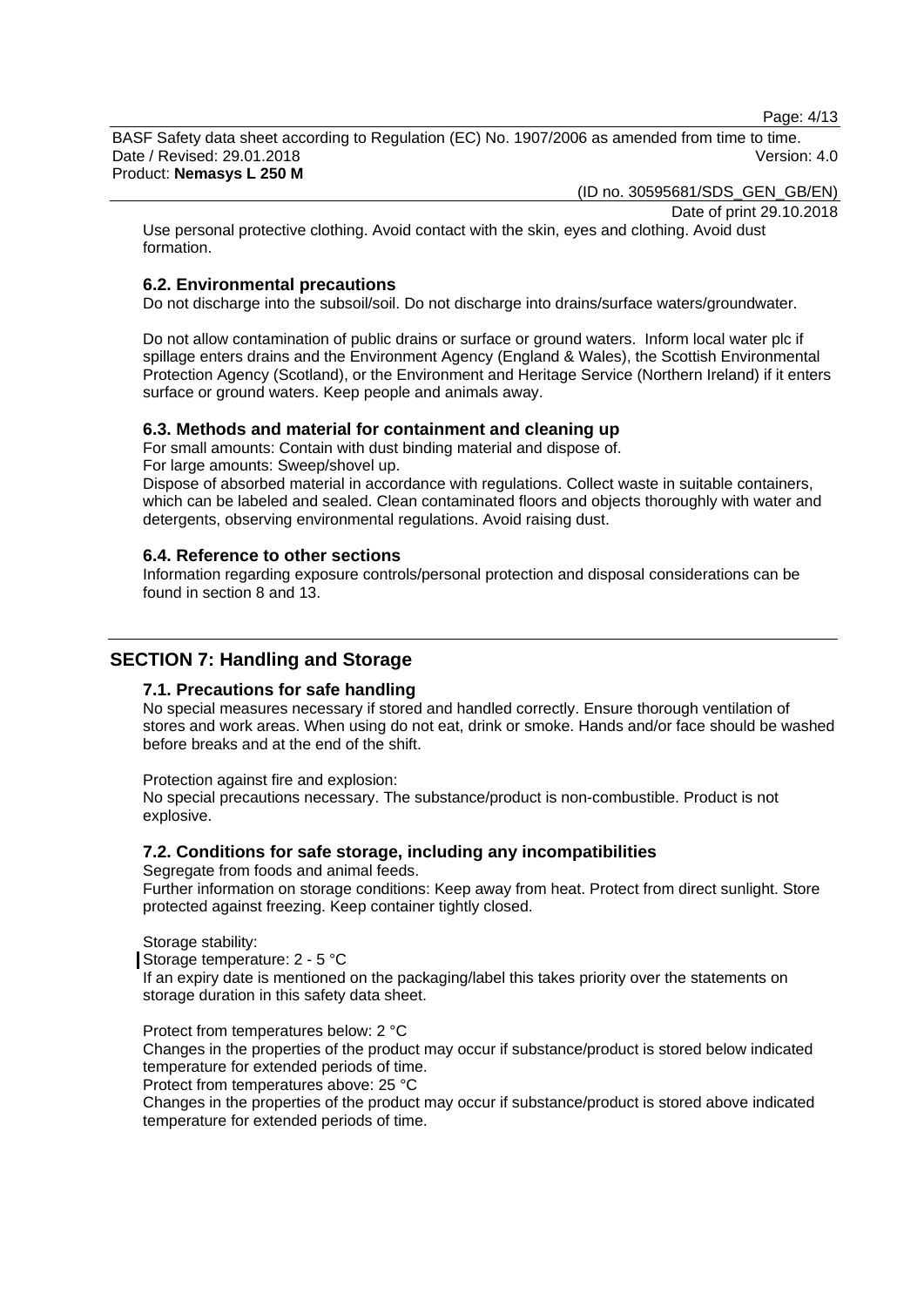Page: 5/13

BASF Safety data sheet according to Regulation (EC) No. 1907/2006 as amended from time to time. Date / Revised: 29.01.2018 Version: 4.0 Product: **Nemasys L 250 M**

> (ID no. 30595681/SDS\_GEN\_GB/EN) Date of print 29.10.2018

### **7.3. Specific end use(s)**

For the relevant identified use(s) listed in Section 1 the advice mentioned in this section 7 is to be observed.

# **SECTION 8: Exposure Controls/Personal Protection**

### **8.1. Control parameters**

#### Components with occupational exposure limits

Refer to the current edition of HSE Guidance Note EH40 Occupational Exposure Limits (United Kingdom). For normal use and handling refer to the product label/leaflet. In all other cases the following apply.

1344-95-2: Silicic acid, calcium salt TWA value 10 mg/m3 (WEL/EH 40 (UK)), Inhalable dust TWA value 4 mg/m3 (WEL/EH 40 (UK)), Respirable dust

# **8.2. Exposure controls**

Personal protective equipment

Respiratory protection: Respiratory protection not required.

Hand protection:

Suitable chemical resistant safety gloves (EN 374) also with prolonged, direct contact (Recommended: Protective index 6, corresponding > 480 minutes of permeation time according to EN 374): E.g. nitrile rubber (0.4 mm), chloroprene rubber (0.5 mm), butyl rubber (0.7 mm) etc.

Eye protection: Safety glasses with side-shields (frame goggles) (e.g. EN 166)

Body protection:

Body protection must be chosen depending on activity and possible exposure, e.g. apron, protecting boots, chemical-protection suit (according to EN 14605 in case of splashes or EN ISO 13982 in case of dust).

General safety and hygiene measures

Handle in accordance with good industrial hygiene and safety practice. Wearing of closed work clothing is recommended. Store work clothing separately. Keep away from food, drink and animal feeding stuffs.

# **SECTION 9: Physical and Chemical Properties**

# **9.1. Information on basic physical and chemical properties**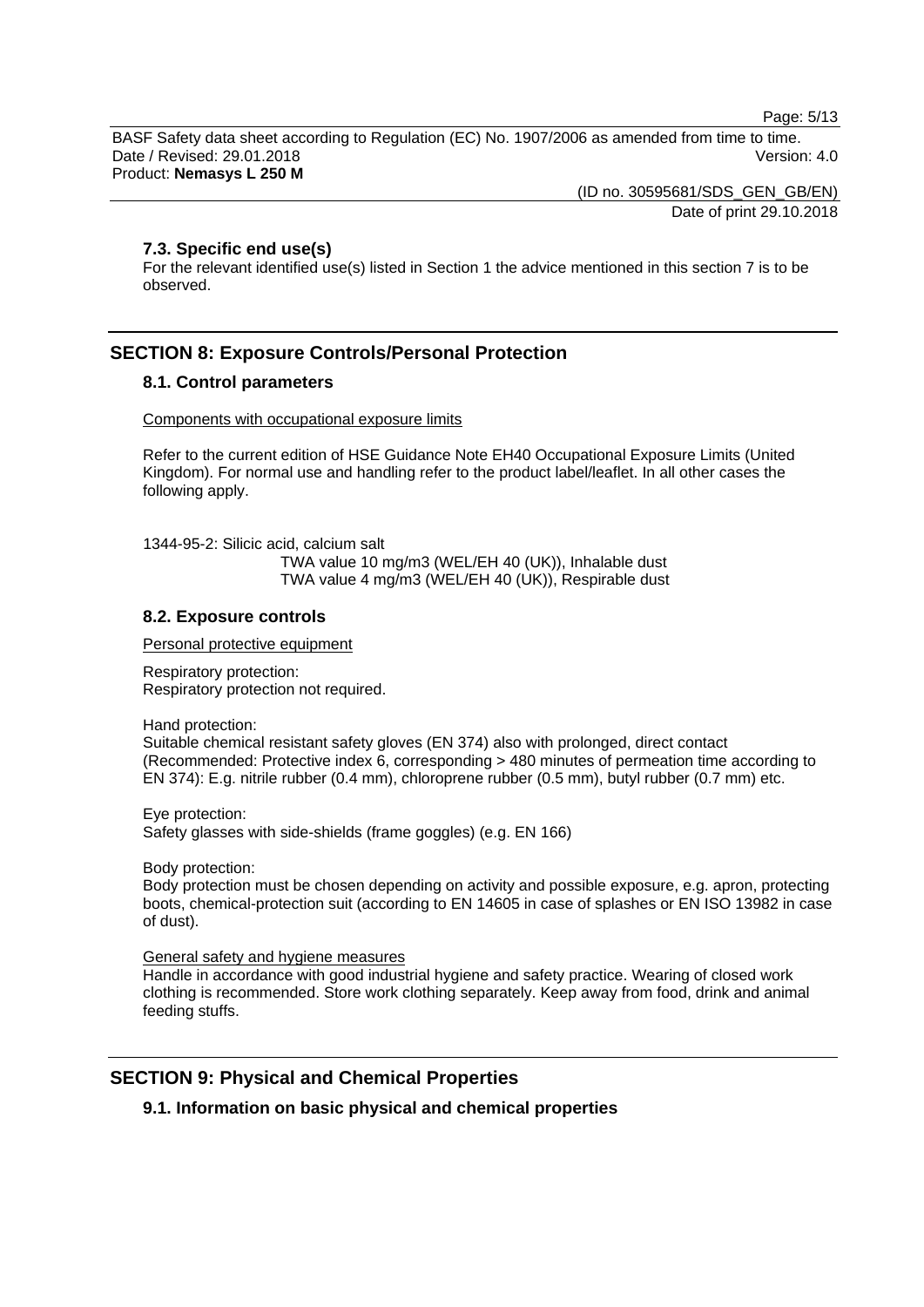Page: 6/13

BASF Safety data sheet according to Regulation (EC) No. 1907/2006 as amended from time to time.<br>Date / Revised: 29.01.2018 Date / Revised: 29.01.2018 Version: 4.0 Product: **Nemasys L 250 M**

(ID no. 30595681/SDS\_GEN\_GB/EN)

Date of print 29.10.2018

| Form:<br>Colour:                                                            | gel, moist<br>product specific                                                                                                                                                                   | Dale of print |
|-----------------------------------------------------------------------------|--------------------------------------------------------------------------------------------------------------------------------------------------------------------------------------------------|---------------|
| Odour:<br>Odour threshold:                                                  | characteristic                                                                                                                                                                                   |               |
|                                                                             | Not determined due to potential<br>health hazard by inhalation.                                                                                                                                  |               |
| pH value:                                                                   | The product has not been tested.                                                                                                                                                                 |               |
| Melting point:                                                              | not applicable                                                                                                                                                                                   |               |
| Boiling point:                                                              | not applicable                                                                                                                                                                                   |               |
| Flash point:                                                                | not applicable, the product is a solid                                                                                                                                                           |               |
| Evaporation rate:                                                           | not applicable                                                                                                                                                                                   |               |
| Flammability:                                                               | Based on the structure or<br>composition there is no indication of<br>flammability                                                                                                               |               |
| Lower explosion limit:                                                      | As a result of our experience with this                                                                                                                                                          |               |
|                                                                             | product and our knowledge of its<br>composition we do not expect any                                                                                                                             |               |
|                                                                             | hazard as long as the product is used<br>appropriately and in accordance with<br>the intended use.                                                                                               |               |
| Upper explosion limit:                                                      |                                                                                                                                                                                                  |               |
|                                                                             | As a result of our experience with this<br>product and our knowledge of its<br>composition we do not expect any<br>hazard as long as the product is used<br>appropriately and in accordance with |               |
| Vapour pressure:                                                            | the intended use.                                                                                                                                                                                |               |
| Relative vapour density (air):                                              | not applicable                                                                                                                                                                                   |               |
| Solubility in water:<br>Partitioning coefficient n-octanol/water (log Kow): | not applicable<br>dispersible                                                                                                                                                                    |               |
| Self ignition:                                                              | not applicable<br>Based on its structural properties the<br>product is not classified as self-<br>igniting.                                                                                      |               |
| Thermal decomposition:<br>Viscosity, dynamic:                               | No decomposition if stored and handled as prescribed/indicated.                                                                                                                                  |               |
|                                                                             | not applicable, the product is a solid                                                                                                                                                           |               |
| Viscosity, kinematic:                                                       | not applicable                                                                                                                                                                                   |               |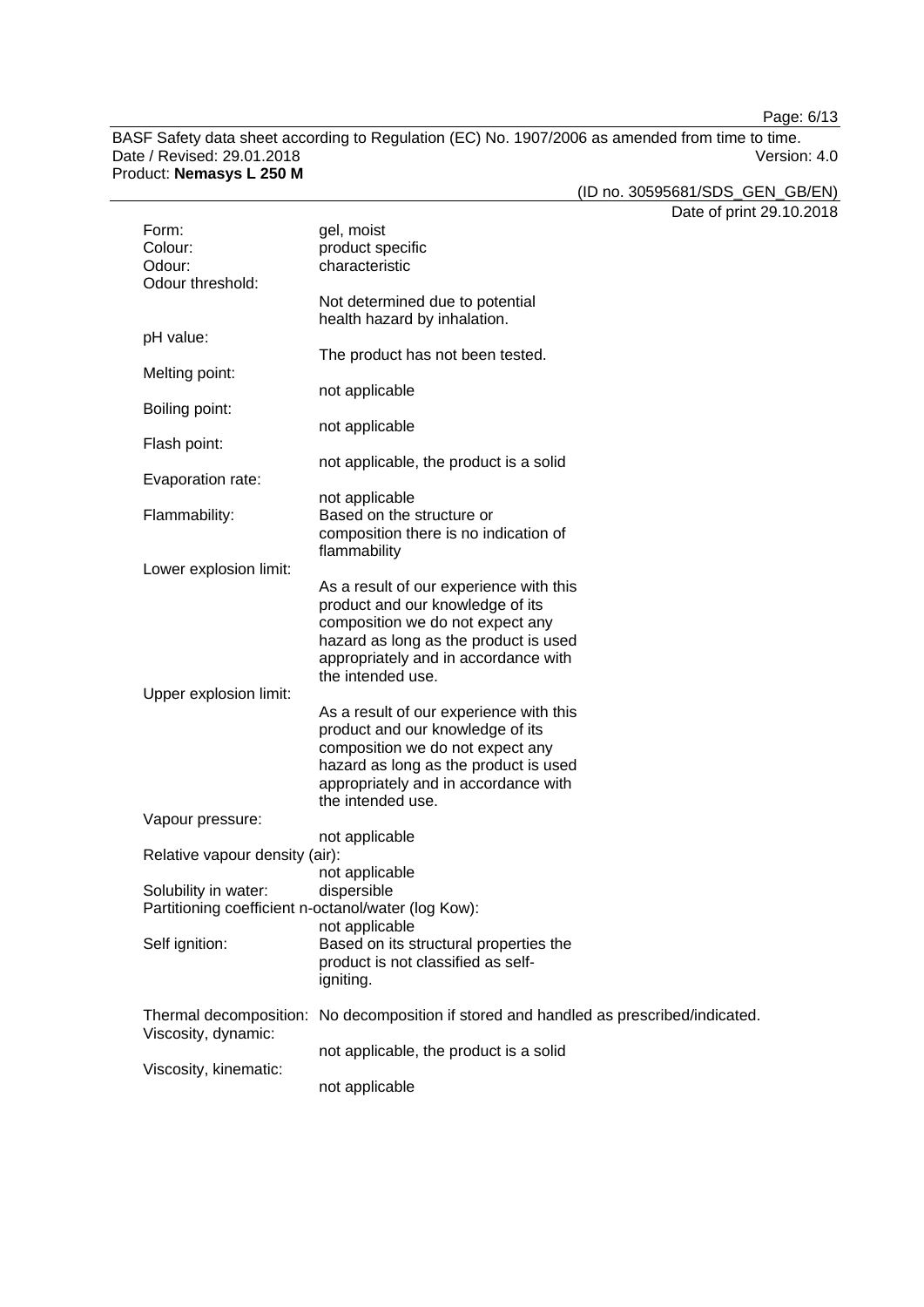Page: 7/13

BASF Safety data sheet according to Regulation (EC) No. 1907/2006 as amended from time to time. Date / Revised: 29.01.2018 Version: 4.0 Product: **Nemasys L 250 M**

(ID no. 30595681/SDS\_GEN\_GB/EN)

Date of print 29.10.2018

| Explosion hazard:      | Based on the chemical structure<br>there is no indicating of explosive<br>properties.                           |  |
|------------------------|-----------------------------------------------------------------------------------------------------------------|--|
|                        | Fire promoting properties: Based on its structural properties<br>the product is not classified as<br>oxidizing. |  |
| 9.2. Other information |                                                                                                                 |  |

| Self heating ability: | It is not a substance capable of<br>spontaneous heating. |
|-----------------------|----------------------------------------------------------|
| Bulk density:         | 200 - 1,200 kg/m3                                        |

# **SECTION 10: Stability and Reactivity**

# **10.1. Reactivity**

No hazardous reactions if stored and handled as prescribed/indicated.

# **10.2. Chemical stability**

The product is stable if stored and handled as prescribed/indicated.

### **10.3. Possibility of hazardous reactions**

No hazardous reactions if stored and handled as prescribed/indicated.

# **10.4. Conditions to avoid**

See MSDS section 7 - Handling and storage.

# **10.5. Incompatible materials**

Substances to avoid: strong acids, strong bases, strong oxidizing agents

# **10.6. Hazardous decomposition products**

Hazardous decomposition products: No hazardous decomposition products if stored and handled as prescribed/indicated.

# **SECTION 11: Toxicological Information**

# **11.1. Information on toxicological effects**

Acute toxicity

Assessment of acute toxicity: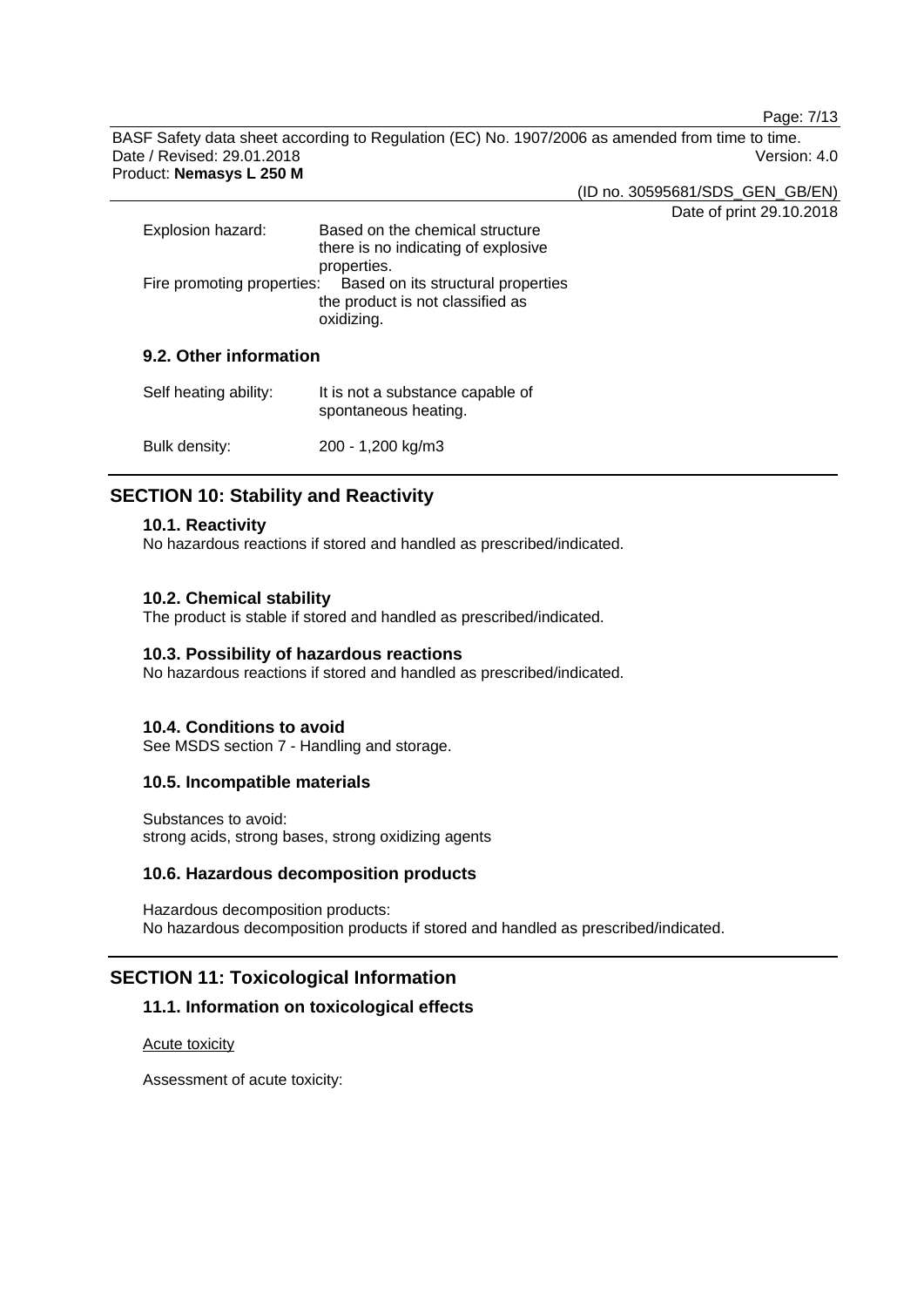Page: 8/13

BASF Safety data sheet according to Regulation (EC) No. 1907/2006 as amended from time to time. Date / Revised: 29.01.2018 Version: 4.0 Product: **Nemasys L 250 M**

(ID no. 30595681/SDS\_GEN\_GB/EN)

Date of print 29.10.2018

Virtually nontoxic after a single ingestion. Virtually nontoxic by inhalation. Virtually nontoxic after a single skin contact. The product has not been tested. The statement has been derived from the properties of the individual components.

#### Irritation

#### Assessment of irritating effects:

Not irritating to the skin. Not irritating to the eyes. The product has not been tested. The statement has been derived from the properties of the individual components.

#### Respiratory/Skin sensitization

#### Assessment of sensitization:

There is no evidence of a skin-sensitizing potential. The product has not been tested. The statement has been derived from the properties of the individual components.

#### Germ cell mutagenicity

#### Assessment of mutagenicity:

The product has not been tested. The statement has been derived from the properties of the individual components. Mutagenicity tests revealed no genotoxic potential.

#### **Carcinogenicity**

#### Assessment of carcinogenicity:

The product has not been tested. The statement has been derived from the properties of the individual components. The results of various animal studies gave no indication of a carcinogenic effect.

#### Reproductive toxicity

#### Assessment of reproduction toxicity:

The product has not been tested. The statement has been derived from the properties of the individual components. The results of animal studies gave no indication of a fertility impairing effect.

#### Developmental toxicity

#### Assessment of teratogenicity:

The product has not been tested. The statement has been derived from the properties of the individual components. Animal studies gave no indication of a developmental toxic effect at doses that were not toxic to the parental animals.

#### Specific target organ toxicity (single exposure)

#### Assessment of STOT single:

Based on the available information there is no specific target organ toxicity to be expected after a single exposure.

Remarks: The product has not been tested. The statement has been derived from the properties of the individual components.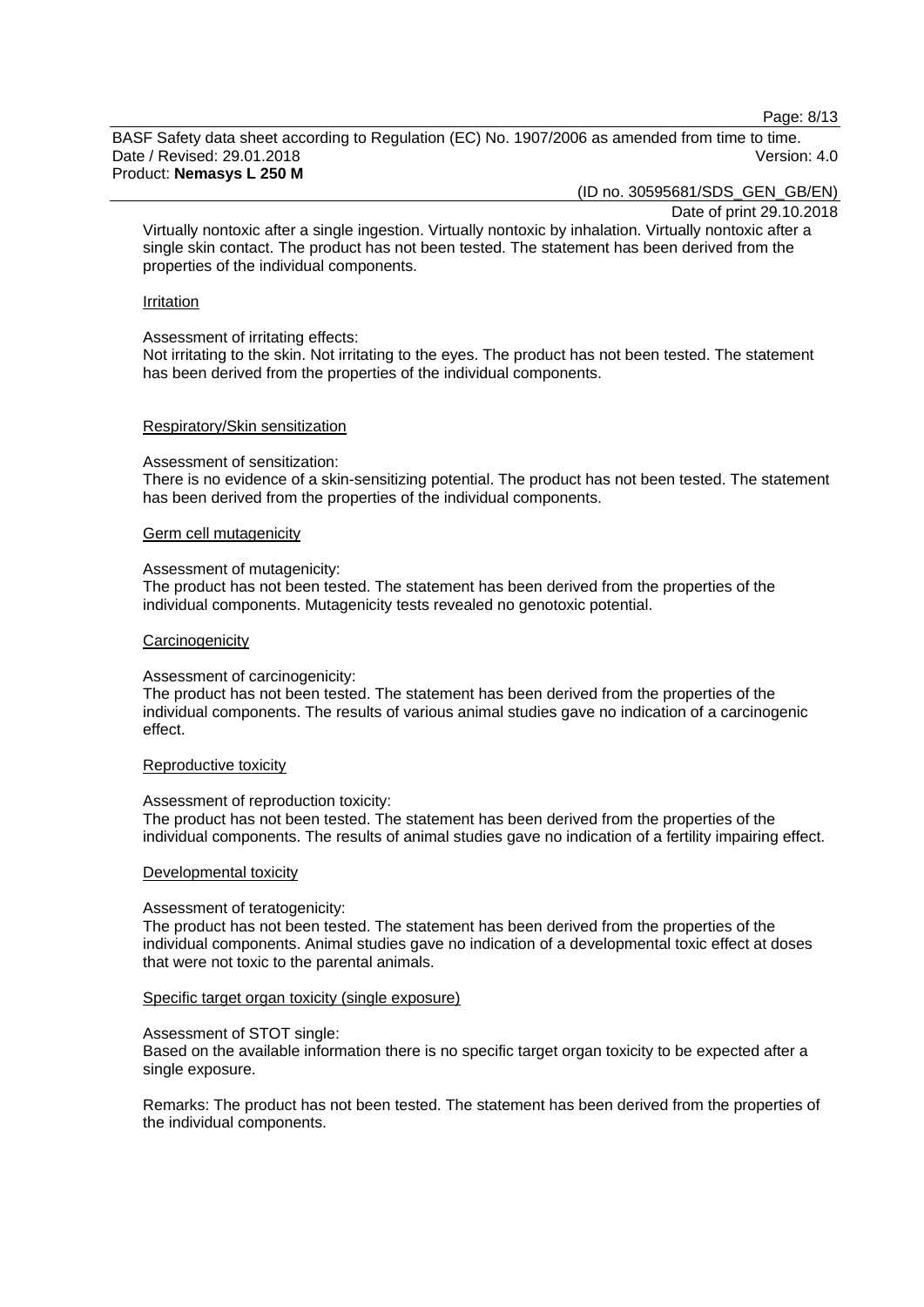Page: 9/13

BASF Safety data sheet according to Regulation (EC) No. 1907/2006 as amended from time to time. Date / Revised: 29.01.2018 Version: 4.0 Product: **Nemasys L 250 M**

> (ID no. 30595681/SDS\_GEN\_GB/EN) Date of print 29.10.2018

Repeated dose toxicity and Specific target organ toxicity (repeated exposure)

Assessment of repeated dose toxicity:

The product has not been tested. The statement has been derived from the properties of the individual components. No substance-specific organtoxicity was observed after repeated administration to animals.

#### Aspiration hazard

The product has not been tested. The statement has been derived from the properties of the individual components. No aspiration hazard expected.

#### Other relevant toxicity information

Misuse can be harmful to health.

# **SECTION 12: Ecological Information**

### **12.1. Toxicity**

Assessment of aquatic toxicity:

There is a high probability that the product is not acutely harmful to aquatic organisms. The product has not been tested. The statement has been derived from the properties of the individual components.

### **12.2. Persistence and degradability**

Assessment biodegradation and elimination (H2O): The product has not been tested. The statement has been derived from the properties of the individual components.

Biodegradable.

#### **12.3. Bioaccumulative potential**

Assessment bioaccumulation potential: not applicable

#### **12.4. Mobility in soil**

Assessment transport between environmental compartments: Adsorption in soil: not applicable

### **12.5. Results of PBT and vPvB assessment**

The product does not contain a substance fulfilling the PBT (persistent/bioaccumulative/toxic) criteria or the vPvB (very persistent/very bioaccumulative) criteria.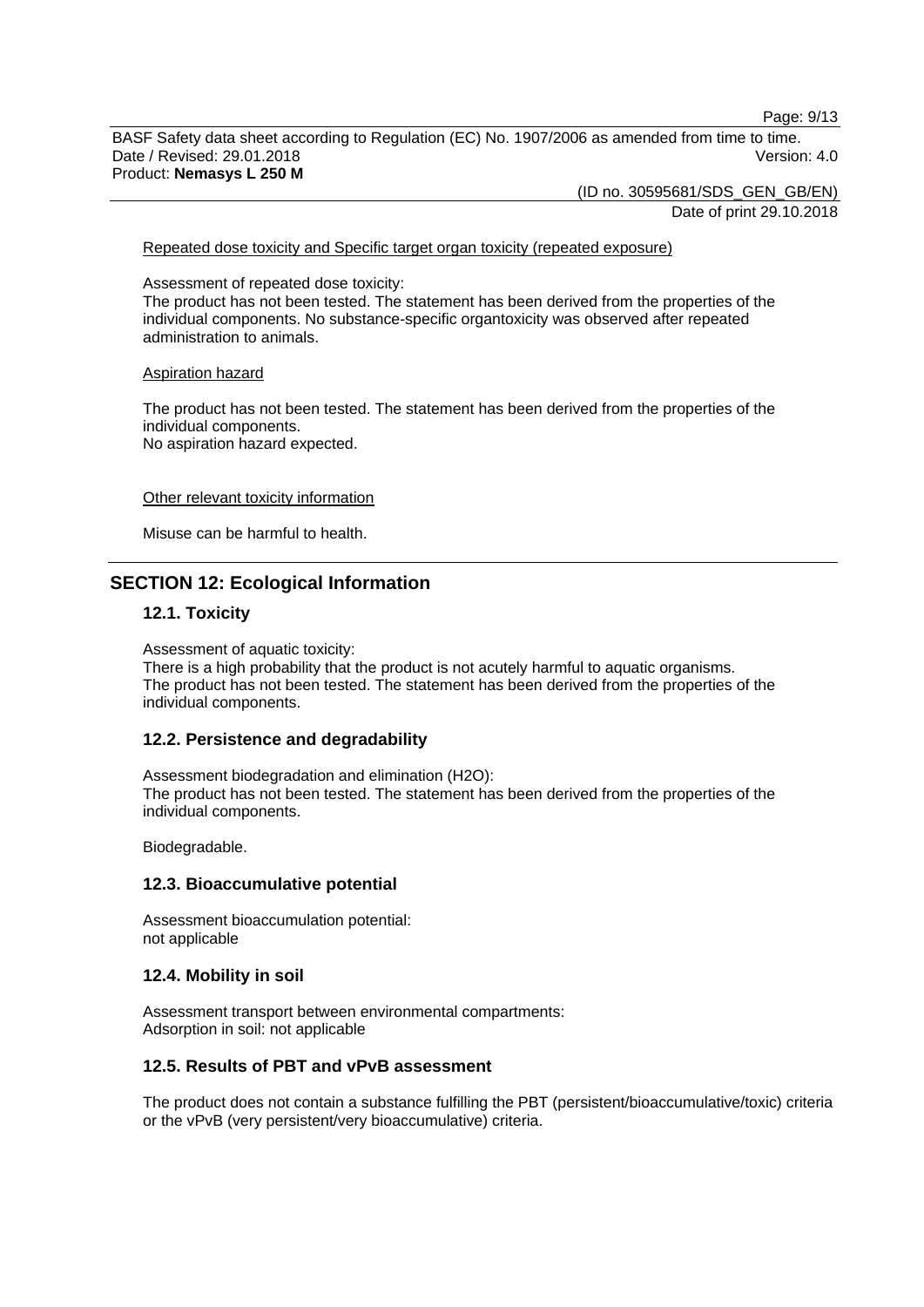Page: 10/13

BASF Safety data sheet according to Regulation (EC) No. 1907/2006 as amended from time to time. Date / Revised: 29.01.2018 Version: 4.0 Product: **Nemasys L 250 M**

> (ID no. 30595681/SDS\_GEN\_GB/EN) Date of print 29.10.2018

### **12.6. Other adverse effects**

The product does not contain substances that are listed in Annex I of Regulation (EC) 2037/2000 on substances that deplete the ozone layer.

### **12.7. Additional information**

Other ecotoxicological advice: Do not discharge product into the environment without control.

# **SECTION 13: Disposal Considerations**

#### **13.1. Waste treatment methods**

Must be disposed of or incinerated in accordance with local regulations.

The UK Environmental Protection (Duty of Care) Regulations (EP) and amendments should be noted (United Kingdom).

Contaminated packaging:

Contaminated packaging should be emptied as far as possible and disposed of in the same manner as the substance/product.

# **SECTION 14: Transport Information**

#### **Land transport**

ADR

| UN number:<br>UN proper shipping name:<br>Transport hazard class(es):<br>Packing group:<br>Environmental hazards:<br>Special precautions for<br>user | Not classified as a dangerous good under transport regulations<br>Not applicable<br>Not applicable<br>Not applicable<br>Not applicable<br>Not applicable<br>None known |
|------------------------------------------------------------------------------------------------------------------------------------------------------|------------------------------------------------------------------------------------------------------------------------------------------------------------------------|
| <b>RID</b>                                                                                                                                           |                                                                                                                                                                        |
| UN number:<br>UN proper shipping name:<br>Transport hazard class(es):<br>Packing group:<br>Environmental hazards:                                    | Not classified as a dangerous good under transport regulations<br>Not applicable<br>Not applicable<br>Not applicable<br>Not applicable<br>Not applicable               |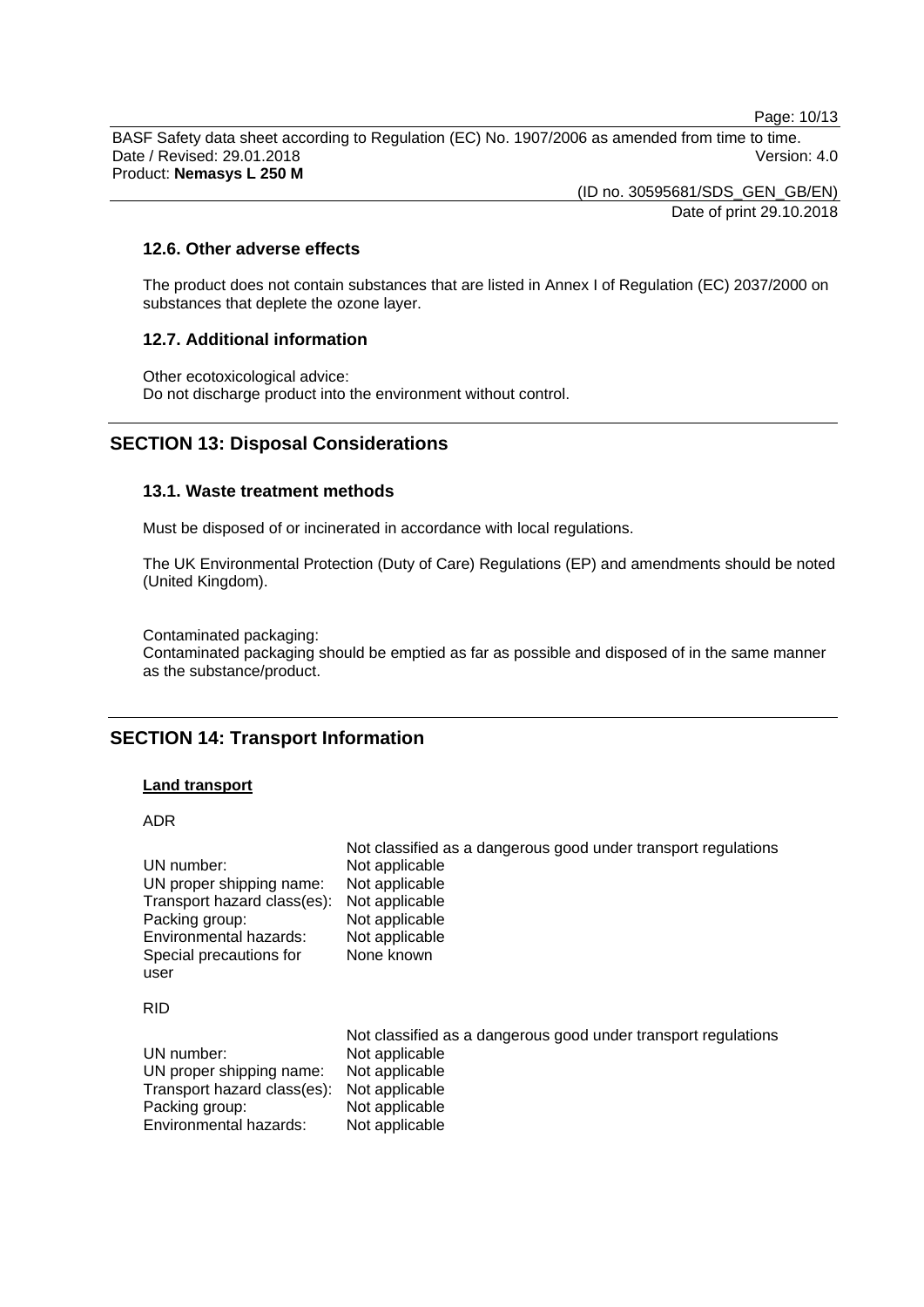Page: 11/13

BASF Safety data sheet according to Regulation (EC) No. 1907/2006 as amended from time to time. Date / Revised: 29.01.2018 Version: 4.0 Product: **Nemasys L 250 M**

(ID no. 30595681/SDS\_GEN\_GB/EN)

Date of print 29.10.2018

Special precautions for user None known

#### **Inland waterway transport** ADN

Not classified as a dangerous good under transport regulations UN number: Not applicable<br>UN proper shipping name: Not applicable UN proper shipping name: Not applicable<br>Transport hazard class(es): Not applicable Transport hazard class(es): Packing group: Not applicable<br>
Environmental hazards: Not applicable Environmental hazards: Special precautions for None known

Transport in inland waterway vessel Not evaluated

#### **Sea transport**

#### IMDG

user:

#### **Air transport**

### IATA/ICAO

UN number: Not applicable UN proper shipping name: Not applicable<br>Transport hazard class(es): Not applicable Transport hazard class(es): Not applicable<br>Packing group: Not applicable Packing group: Not applicable<br>
Environmental hazards: Not applicable Environmental hazards: Special precautions for user

Not classified as a dangerous good under transport regulations None known

Not classified as a dangerous good under transport regulations

# **14.1. UN number**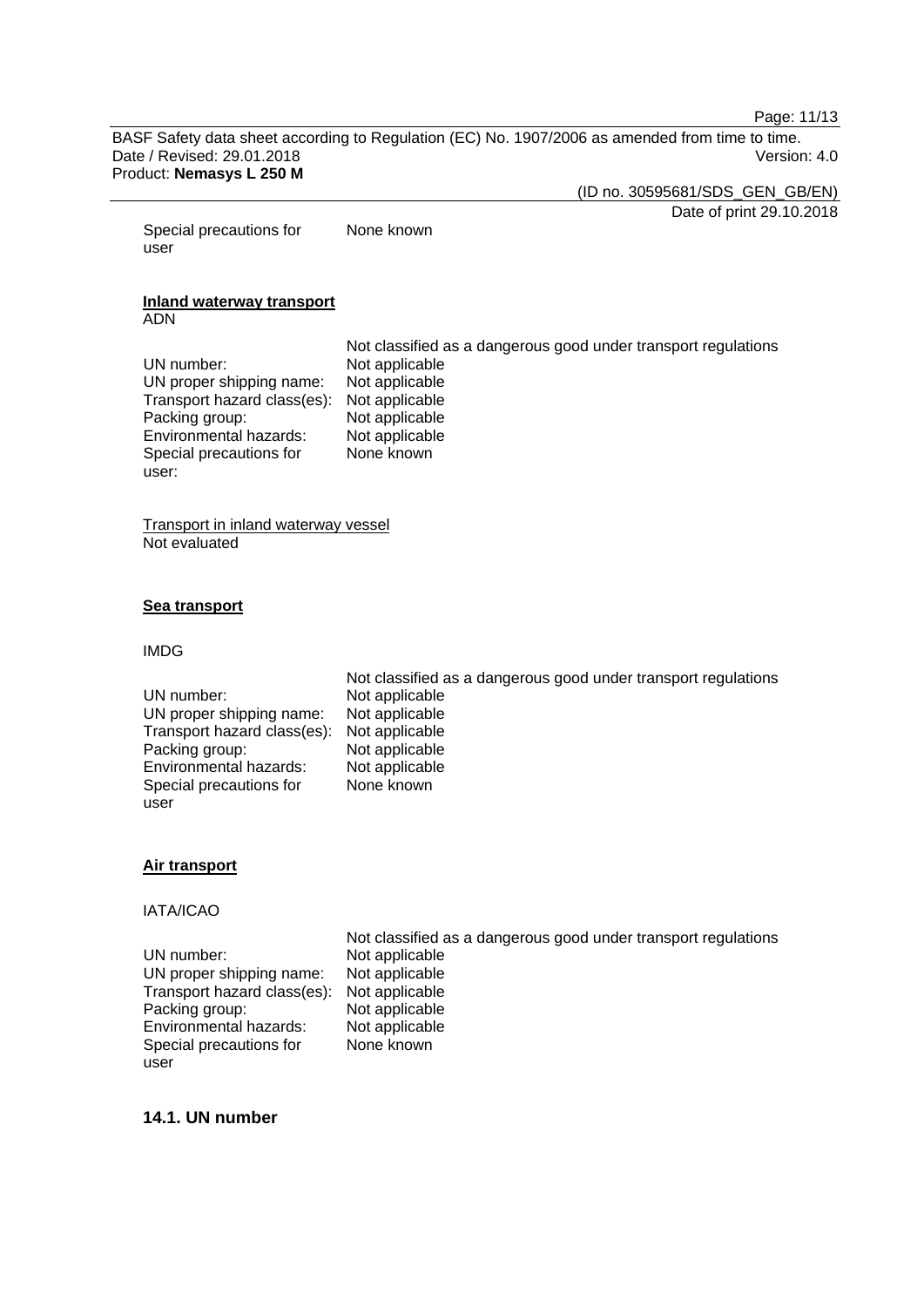Page: 12/13

BASF Safety data sheet according to Regulation (EC) No. 1907/2006 as amended from time to time. Date / Revised: 29.01.2018 Version: 4.0 Product: **Nemasys L 250 M**

(ID no. 30595681/SDS\_GEN\_GB/EN)

Date of print 29.10.2018

See corresponding entries for "UN number" for the respective regulations in the tables above.

### **14.2. UN proper shipping name**

See corresponding entries for "UN proper shipping name" for the respective regulations in the tables above.

### **14.3. Transport hazard class(es)**

See corresponding entries for "Transport hazard class(es)" for the respective regulations in the tables above.

#### **14.4. Packing group**

See corresponding entries for "Packing group" for the respective regulations in the tables above.

# **14.5. Environmental hazards**

See corresponding entries for "Environmental hazards" for the respective regulations in the tables above.

### **14.6. Special precautions for user**

See corresponding entries for "Special precautions for user" for the respective regulations in the tables above.

# **14.7. Transport in bulk according to Annex II of MARPOL and the IBC Code**

| Regulation:         | Not evaluated |
|---------------------|---------------|
| Shipment approved:  | Not evaluated |
| Pollution name:     | Not evaluated |
| Pollution category: | Not evaluated |
| Ship Type:          | Not evaluated |

# **SECTION 15: Regulatory Information**

# **15.1. Safety, health and environmental regulations/legislation specific for the substance or mixture**

If other regulatory information applies that is not already provided elsewhere in this safety data sheet, then it is described in this subsection.

The data should be considered when making any assessment under the Control of Substances Hazardous to Health Regulations (COSHH), and related guidance, for example, 'COSHH Essentials' (United Kingdom).

# **15.2. Chemical Safety Assessment**

Assessment of safe use has been performed for the mixture and the result is documented in section 7 and 8 of the SDS